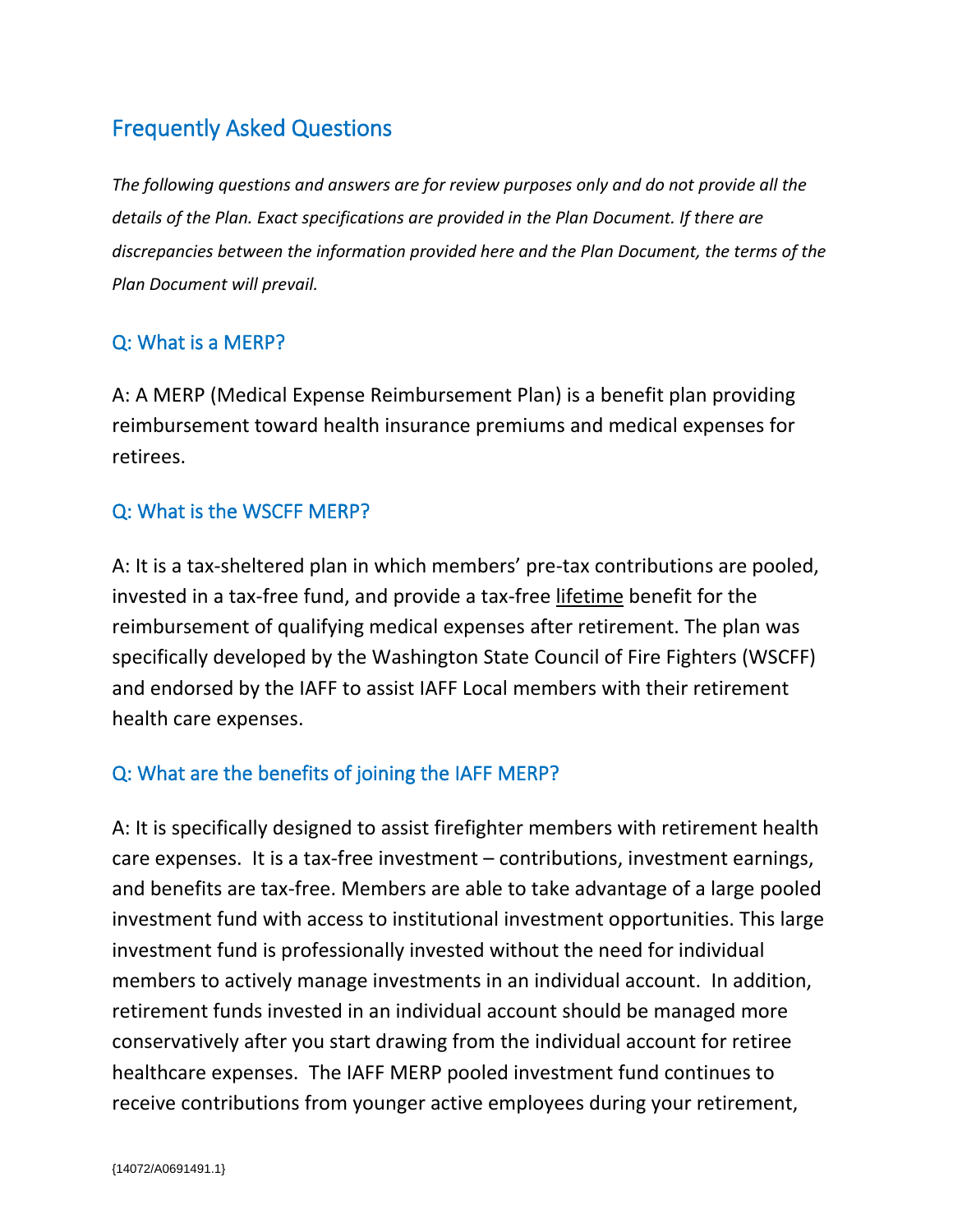which allows a more aggressive investment allocation over a longer time horizon than you can safely invest your own individual account after retirement. This allows a higher monthly benefit level than you could safely achieve with your own individual account investments. The monthly benefit level also provides a lifetime<sup>1</sup> monthly benefit, while an individual account might run out if not carefully managed.

# Q: What are the contribution requirements of the IAFF MERP?

A: There can be no individual selection for contribution amounts. To participate, all members of the bargaining unit or eligible class must make the same level of contributions. So, individual members cannot contribute more or less than other members of their bargaining unit and individual members cannot opt out of contributions. Monthly benefits are based upon the benefit formula and the amount of contributions made on a member's behalf during employment. The monthly benefit level is useful to reimburse medical, dental, and/or vision premiums, or pay co-pays and deductibles; the monthly benefit level is not likely to be sufficient for very large out-of-pocket medical expenses. However, a higher contribution level during active employment results in a higher benefit level after retirement.

## Q: How does the IAFF MERP work?

A: All members of a participating bargaining unit make monthly contributions to the IAFF MERP during active employment. After retirement, retirees access a monthly benefit for reimbursement of medical expenses up to their monthly benefit level. Each retiree's monthly benefit level is unique and dependent on the total contributions made during his or her employment. Members that contribute for a longer period of time and at a higher monthly contribution rate will have a higher monthly benefit level.

<sup>1</sup> The IAFF MERP is currently written to provide benefits for Eligible Retirees until death. However, the Trustees reserve the right to modify or terminate benefits as necessary to preserve the financial stability of the Plan.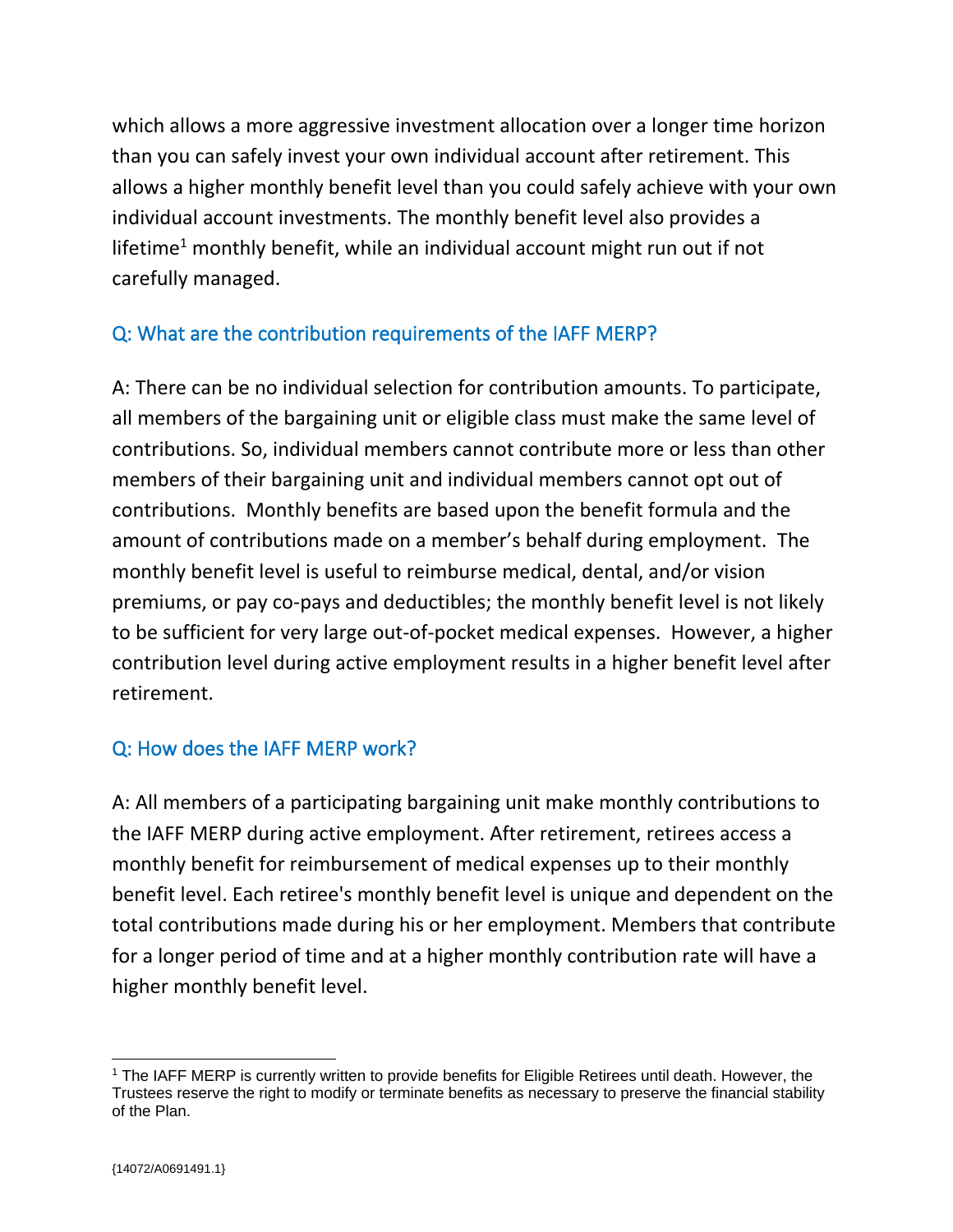## Q: Does every member of the Local have to participate?

A: No, but every member of the identified bargaining unit or eligible class must participate. You can designate the bargaining unit or eligible class in your collective bargaining agreement. For example, you might provide that only new hires will contribute to the Trust or only employees hired after a particular date will contribute. You could also provide a different contribution level for different classes of employees, as long as there is not a higher contribution level for management employees.

# Q: Can a Local have more than one identified unit or class?

A: Yes.

# Q: What if my Local doesn't have collective bargaining or meet and confer?

A: There must be some type of collective bargaining agreement that designates the contribution levels and makes them mandatory for all members in the bargaining unit or identified class.

## Q: Who is eligible for benefits?

A: Those members who have participated/contributed for at least sixty (60) months in the MERP; and separate from service with all Participating Employers; and are a minimum of age 53. If you qualify for a retirement or disability retirement prior to age 53 per your state's guidelines, you do have the option to take an early, actuarially reduced benefit level. There is also a survivor benefit for spouses and IRS defined children. Benefits are suspended to members that go back to work with any MERP Participating Employer after retirement, even as part-time or temporary employees. However, MERP will record and accumulate those unused benefits during your re-employment and you can start using the accumulated "bank" of benefits after your full retirement.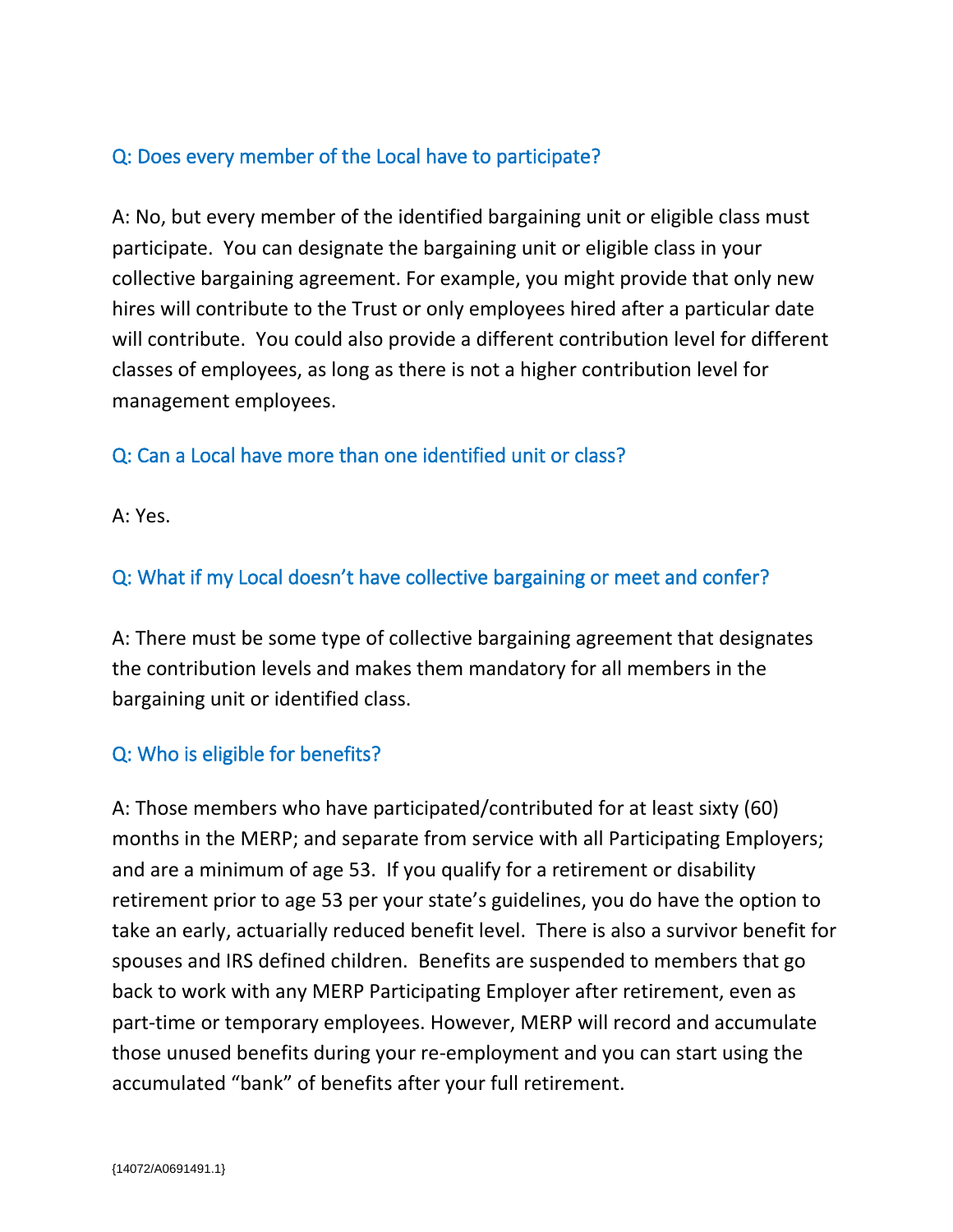## Q: How is the monthly benefit level calculated?

A: After your retirement, your total Active Service Units are calculated and that total is multiplied by an actuarial factor called the Unit Multiplier (UM) to determine your monthly benefit level.

Monthly Benefit Level = Total ASUs X Current Unit Multiplier

## Q: How do I earn Active Service Units (ASUs)?

A: A member actively working for a participating Local makes monthly contributions in multiples of \$25, and each \$25 monthly contribution on your behalf equals one (1) Active Service Unit. For additional information on ASUs, see the Navigating MERP PowerPoint.

#### Q: Can I make additional contributions to the MERP to increase my benefit level?

A: No, the IRS mandates that there can be no individual election for contributions due to the highly tax favored status of the Plan. Contributions to the MERP are defined by the bargaining unit or eligible class and must be the same for all members.

#### Q: What is the monthly contribution amount?

A: The minimum monthly amount is \$75/month. The identified unit or class can choose to increase their contribution in multiples of \$25. There is no maximum contribution level, except for management employees who cannot contribute more than the regular firefighter employees.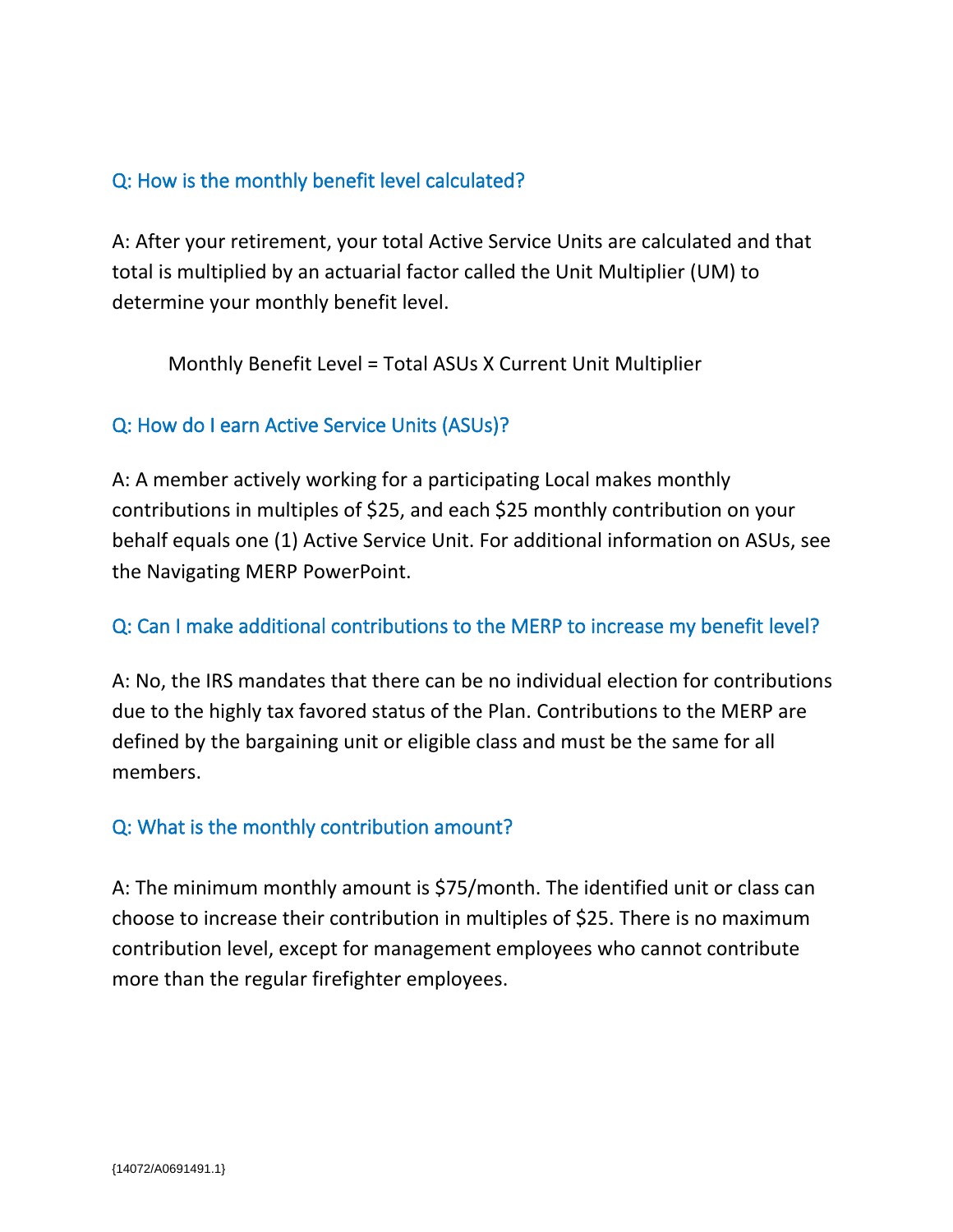## Q: Are there any other sources of contributions to MERP?

A: Yes. Your collective bargaining agreement can also provide that all members of the bargaining unit or eligible class will transfer a designated percentage of accrued sick and/or vacation leave to MERP at retirement or annually. Leave transfers to MERP are also transferred pre-tax and are converted to ASUs to increase that member's monthly benefit after retirement or the member has the option to deposit the leave transfer to the accumulated benefit "bank." Note that there can be no option for members to receive the designated portion of accrued leave as cash, but you could designate, for example, that 50% of accrued leave is transferred to MERP and 50% is cashed out to the member.

# Q: What happens if I separate from service before I earn five (5) years of Active Service?

A: If you separate from service without earning at least sixty (60) months of Active Service (i.e., less than 60 months of contributions to MERP), you are considered a "limited beneficiary" and can receive reimbursement of Covered Expenses until you have recouped back all of the contributions made on your behalf. Benefits to limited beneficiaries start immediately after separation from service. However, if your contributions stop due to termination of employment, retirement, or reduction of hours, you can self-pay with after tax contributions through COBRA for up to 18 months to reach sixty (60) months of Active Service or to increase your monthly benefit level. Sick leave or vacation leave transfers to MERP are also converted into "Active Service Units" and Active Service (36 ASUs per year of Active Service) and may allow you to reach at least sixty (60) months of Active Service for eligibility.

#### Q: What type of medical expenses will be reimbursed by the Plan?

A: Please refer to *IRS Publication 502* for the list of eligible expenses for yourself and your family. Generally, tax deductible medical expenses are reimbursable by MERP.